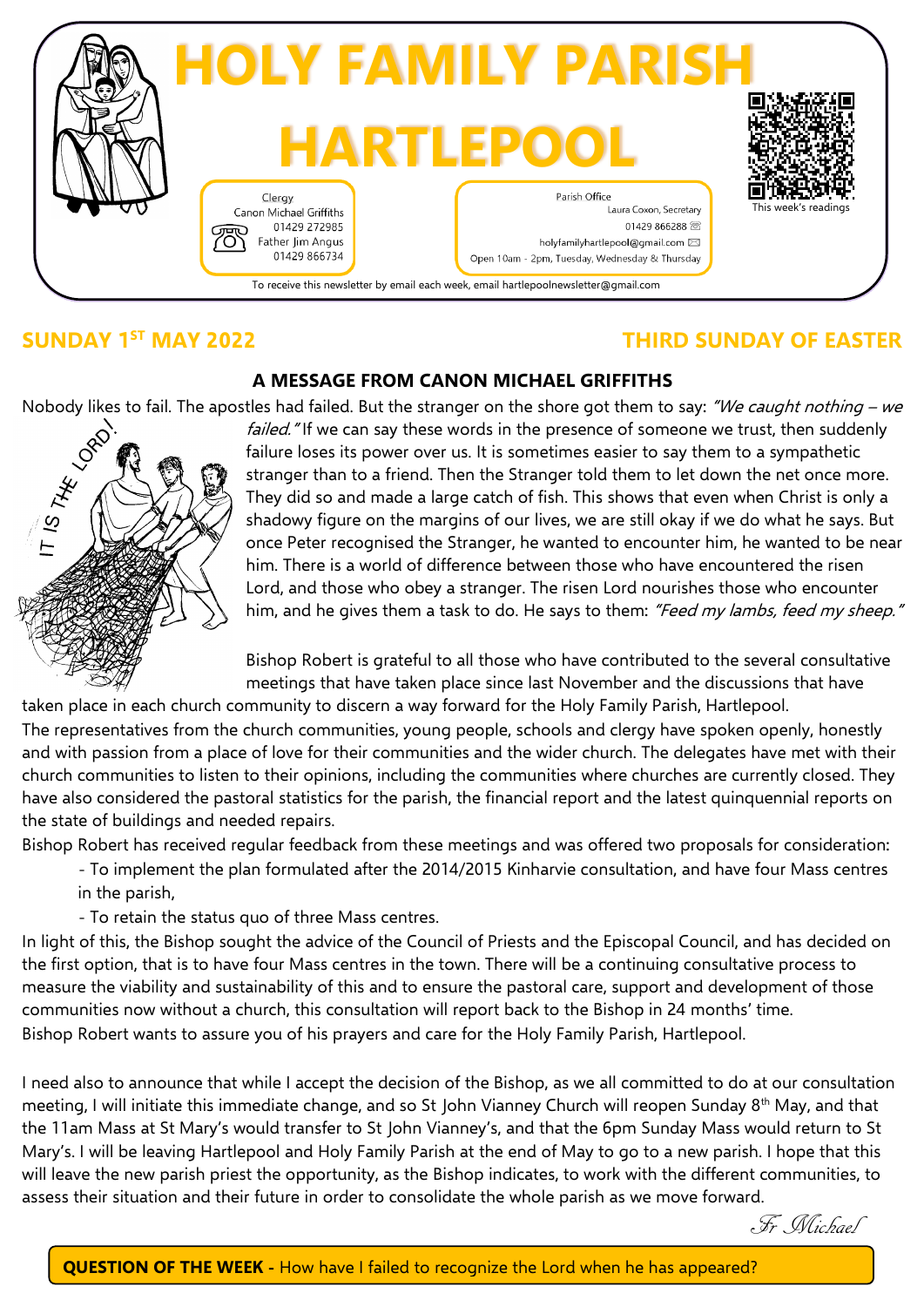## **THIS WEEK'S PARISH NEWS**

Year of The Eucharist, Preparation for the Synod

**SICK AND RETIRED PRIESTS COLLECTION** - Every one of us will be able to recall a priest, who has been a support to us in our journey of faith. One of those priests may now be relying on your support at this time to the Sick and Retired Priests Collection. Our collection will continue until Sunday 15<sup>th</sup> May. This fund, also known as The Northern Brethren Fund, encourages legacies in peoples wills, or regular donations as standing orders and gift aided donations. For more information, ring Fr Ian Jackson on 0191 586 4319, or email sjbh.1950@hotmail.com / blackhall.stjoseph@rcdhn.org.uk.

**CAFOD FAMILY FAST** - Thank you everyone who contributed to the collection throughout Lent. The total raised was £1983.34.

**LITTLE SISTERS OF THE POOR APPEAL** - The Little Sisters of the Poor at St Joseph's Home in Newcastle are finding the current economic climate increasingly more difficult. The emergency lockdown measures we have had to implement to aid efforts to fight the COVID-19 pandemic and keep our residents safe have had a massive impact on our fundraising activities and the charitable donations we rely on to meet the ever increasing daily running costs of the Home. We are appealing for urgent donations to help us continue with our work of caring for the Elderly. In these uncertain times, small acts of kindness can make a huge difference in helping our Home. Thank you for your continued support and prayers. We are extremely grateful to you for the kindness shown to us. Cheques made payable to 'Little Sisters of the Poor' can be sent to: St Joseph's Home, Westmoreland Road, Newcastle upon Tyne, NE4 7QA. Alternatively, secure, online donations can be made by visiting: www.littlesistersofthepoor.co.uk/donate-here/. We will hold a special collection next Sunday, 8th May, the World Day of Prayer for Vocations.

**EASTER BASKETS** - The list of winners is at the back of church, the total raised was £653. Thank you to everyone who donated prizes.

**UKRAINE HUMANITARIAN APPEAL** - CAFOD have launched an emergency appeal for Ukraine. If you're able to contribute, you can do this by ringing 0303 303 3030, logging on to [cafod.org.uk/Ukraine](http://cafod.org.uk/Ukraine) or sending a cheque to CAFOD, Romero House, 55 Westminster Bridge Road, SE1 7JB. Please also continue to remember our collection bins at the back of church for the Hartlepool Food Bank, Refugee Project and Apostleship of the Sea. Thank you for all your generosity.

**COMMUNION TO THE SICK AND HOUSEBOUND** - We are trying to recommence the taking of the Eucharist to the sick and house bound and those in Care Homes. If you know of any person either in their own home or in a Care Home who would appreciate a visit from a Eucharistic Minister, please let us know. See Fr Jim or contact the parish office 866288.

**VOLUNTEERS NEEDED** - As we try to reclaim our parish life, we need volunteers to help with the following:

St Joseph's Tea and Coffee after Mass - The Filipino community have committed to doing tea and coffee on the second Sunday of the month, and we need to have a rota for the following Sundays. Please sign the list at the back of church if you can help.

Children's Liturgy - We would like to start a children's liturgy group on Sundays at St Patrick's. If you are interested, please sign the list at the back of church. We are looking for more volunteers for St Joseph's, please sign the list at the back of church.

Safeguarding - We are looking for a Safeguarding Rep for St Patrick's. This will be to work in conjunction with the other reps across the parish. The volunteer would be given lots of support from the diocese as well as the other reps here in the parish. Please consider this essential role and get in touch with Fr Michael through the parish office.

Counters - St Joseph's are trying to re-establish a counting rota, if you can spare half an hour after 10am Mass on Sundays, please sign the list at the back of church. Remember the more volunteers, the less often you have to count. Counters for collection are also required on a Sunday after mass on a rota basis at St Mary's. Please see Ian Fraser or Maria Morris.

**200 CLUB** - Winners of our April Draw; 1st prize £150 no. 30 Kath Cann 2nd prize £75 no. 97 Father Michael, 3rd prize no. 148 Kevin Gibson. Annual Subscriptions of £25 Half yearly payments of £12.50 and Quarterly payments of £6.25 are now due. Please put cash or cheque in a sealed envelope and put your name and address on the envelope and put it in collection boxes at church. Cheques to be made out to "Saint Patrick's 200 Club". Thank You.

**SVP** - The St Joseph's Parish Conference of SVP is to meet at St Patrick's in the parish hall immediately after the morning mass on Sunday 1st May at 10.10am. All are welcome, particularly anyone who may be interest in helping to form a Holy Family Conference.

**MESSAGE FROM MAUREEN AND MICK OLLEY AND FAMILY** - I feel we must say how proud we felt to be part of our wonderful family on Tuesday at my dad's funeral. Alison's talent playing the organ and our wonderful friends who made up a choir, which was a total surprise and brought us to tears. For the many friends who came we felt love and support. Our faith is our greatest treasure and you are very much part of it. Thank you to each and every one of you, our Catholic family. God bless.



## **HOLY FAMILY YOUTH**

Holy Family Youth Ric Slatter, Coordinator 07741162085 (零) ric@holyfamilyyouth.co.uk  $\boxtimes$ 

**FAMILY RETREAT 14th -16th OCTOBER 2022** - If your family would appreciate an affordable weekend away in beautiful surroundings, ask your school office or Ric for a letter about our annual Family Retreat at the Emmaus Youth Village in Consett. Our team of young people organise activities for all the family and it's one of the most popular activities we offer all year so sign up soon!

For enquiries about Confirmation, ministry to young people, or to volunteer, please contact →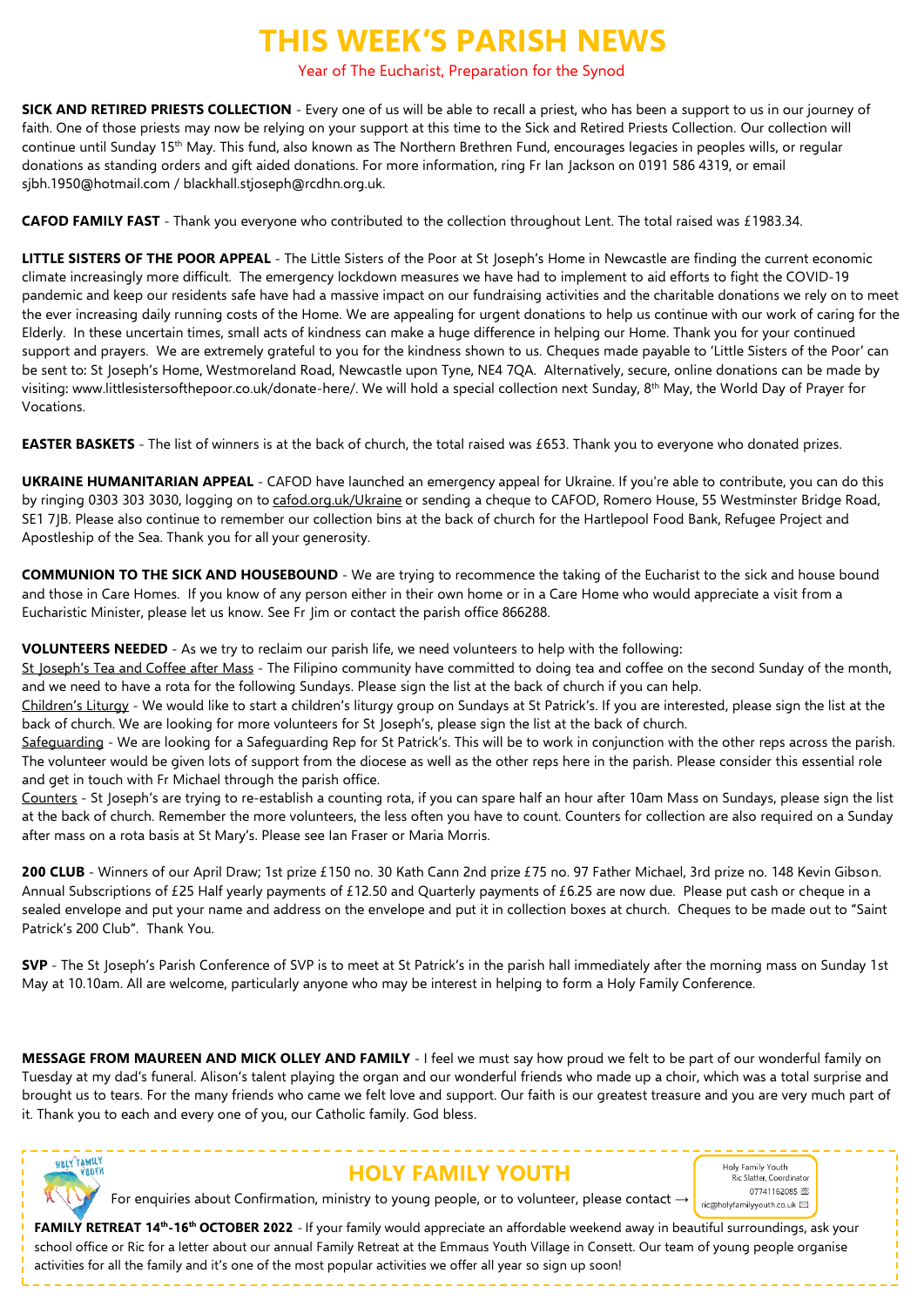# **OUR PARISH PRAYER INTENTIONS**

**Please remember in your prayers all those in our communities who are sick or housebound, especially:**

STEPHEN ANDERSON, PAT BAKER, KATHLEEN BARLOW, MICHAEL BLACKFORD, HILARY BRADBURY, DENNIS BRATT, MARGARET BURKE, KAY BURNS, JOHN CANN, SARAH CARROLL, RITA CHARLTON, VERONICA COCHRANE, DANIEL COSBY, BETTY CRANE, JAMES DALEY, NEIL DAVIS, LOTTIE DOCHERTY, NATALIE EGLINTINE, TERESA FALKINGHAM, EMILY FLANNERY, ALISON FOSTER, LORRAINE GALEN, DOROTHY GEEN, DAVID GEEN, PETER GRIEVES, CHRISTINE HANSELL, MARY HARPER, MARY HARRIS, ANDREW HAYGARTH, BELLA HOEY, MURIEL HOWE, MOLLY HUGHES, PETER JOHNSON, CHRISTINE JONES, ETTY JORDAN, MOIRA KELLY, CEILIA KING, MARGARET KIRKPATRICK, KEN KNIGHT, MARIE LYDON, MAUREEN MAGUIRE, VERA MARRIOTT, JAMES MARSHALL, MARY MASON, IAN MATTHEWS, PAUL MCCRAITH, OWEN MCENEANEY, JIM MCKENNA, CHRISTOPHER MGHEE, PAUL MOORE, PAT NESS, KITTY NEWSTEAD, SYLVICE NOTRIANNI, WINNIE OLIVER, MYRA PATTISON, EDDIE PEARSON, COLIN PRICE, DAMIAN RAFFERTY, JEAN RICHARDSON, PAM ROBERTSON, JOSEPH ROBINSON, PAULA ROGERS, HILDA RYAN, AGNES SCULLY, CORAZON SIMPSON, MATTHEW STEEL, BRENDA STOTT, BRETT SWAIN, GAIL SYMINGTON, MELVIN THACKERAY, LYNSEY TODD, NORA TRISCHLER, JONATHON VOKES, KAY WALLACE, JAMES WALSH, ANTHONY WEEGRAM

> All the sick and their carers, both at home and in hospital, are prayed for at each Mass, as well as the health and safety of all parishioners.

### **Please pray for those who have died recently:**

Michael Almond, Martin Mullins, Billy Corbett

and for their family and friends who mourn their loss.

### **We also pray for all those whose anniversaries fall this week:**

**ST JOSEPH'S:** Sheila Brown, Olive Gallegher, Denis Coull, Ralph Kidson, Veronica Readman, Stephen Carroll, Margaret Lines. **ST MARY'S:** Peter Higgins, Mary Cope, Herbert Healey, John Bone, Robert Healey.

**ST PATRICK'S:** Pat King, Raymond Frankland, Peter Dobson, Arthur Hadfield.

**ST JOHN VIANNEY'S:** Nora Wray, Janet Watt, Lawrence Marshall, Mary Turner, Elizabeth Dwyer, John Stevenson, Norah Leck, Edna Vasey, Henry Gofton, Fr Hugh McCann.

**ST THOMAS MORE'S:** Harry McDonall, Frederick Rafferty, Lawrence Raw, Anthony Robinson, Ann McIntosh, Gerard Flannery, Hugh Wharton, Emily McEneaney.

### **Eternal rest grant unto them O Lord and let perpetual light shine upon them. Amen.**

|                      |          | м                   |                      |
|----------------------|----------|---------------------|----------------------|
| Listen to the Word   |          |                     | 3rd Sunday of Easter |
| Acts 5: 27-32, 40-41 | Psalm 29 | Apocalypse 5: 11-14 | John 21: 1-19        |

**Oh, to be, by the sea of Galilee, eating fish, as the morning sun warms the earth with my friends and with my God breaking our fast. Rejoicing in our companionship. Each time we come together to break bread and pour wine we are in that blessed place, where love and forgiveness dwells and all our misdeeds are washed away by Our Lord, who loves us.** Last week we heard the last words of John's Gospel "There were many other signs that Jesus worked and the disciples saw, but they are not recorded in this book". Today, however, the Gospel continues; it is as though John, as he sits and rests after finishing his work, suddenly remembers another story and realises the book is not complete until he has recorded this event, a simple meal on a quiet peaceful beach. How many times do we recall something, especially when we are among family and friends, and the story rolls around the room as others add to our memory of the event. Often it is when we gather to remember a loved one who has died, and the conversation lifts our hearts and dispels the gloom that follows tragedy.

Love conquers everything, Peter has about him the shame of that early Friday morning when he abandoned his dearest friend, he cannot forget that look that passed between them in the High Priest's courtyard. How often do we let guilt hang about our shoulders as we recall some shameful event? John, I believe, wanted to end his gospel, not after the story of Thomas coming to belief in the risen Christ, but in a passage which summarised the whole of the ministry of Jesus; Love and Forgiveness.

The call to Peter to "Follow me" is a call to each of us to believe that whatever we do we are always loved and forgiven by God. In today's first reading the Apostles are called before the Temple Officials and berated for their actions in preaching about the Risen Lord. They respond with Truth; the life and death of Jesus has changed the world, God has walked among His people, and the world is changed forever. Now that change needs to live within our hearts, we may not have the beach experience of Peter, but we too are called to "Feed my Lambs, look after my sheep" and today is a good time to begin.

#### **David Frank**

**\_\_\_\_\_\_\_\_\_\_\_\_\_\_\_\_\_\_\_\_\_\_\_\_\_\_\_\_\_\_\_\_\_\_\_\_\_\_\_\_\_\_\_\_\_\_\_\_\_ DONATIONS** – Anyone wishing to provide regular giving, you can instruct your bank to set up a standing order using these details: Beneficiary: DHN The Holy Family Account Number: 11173928 Sort Code: 40-34-45. Thank you.